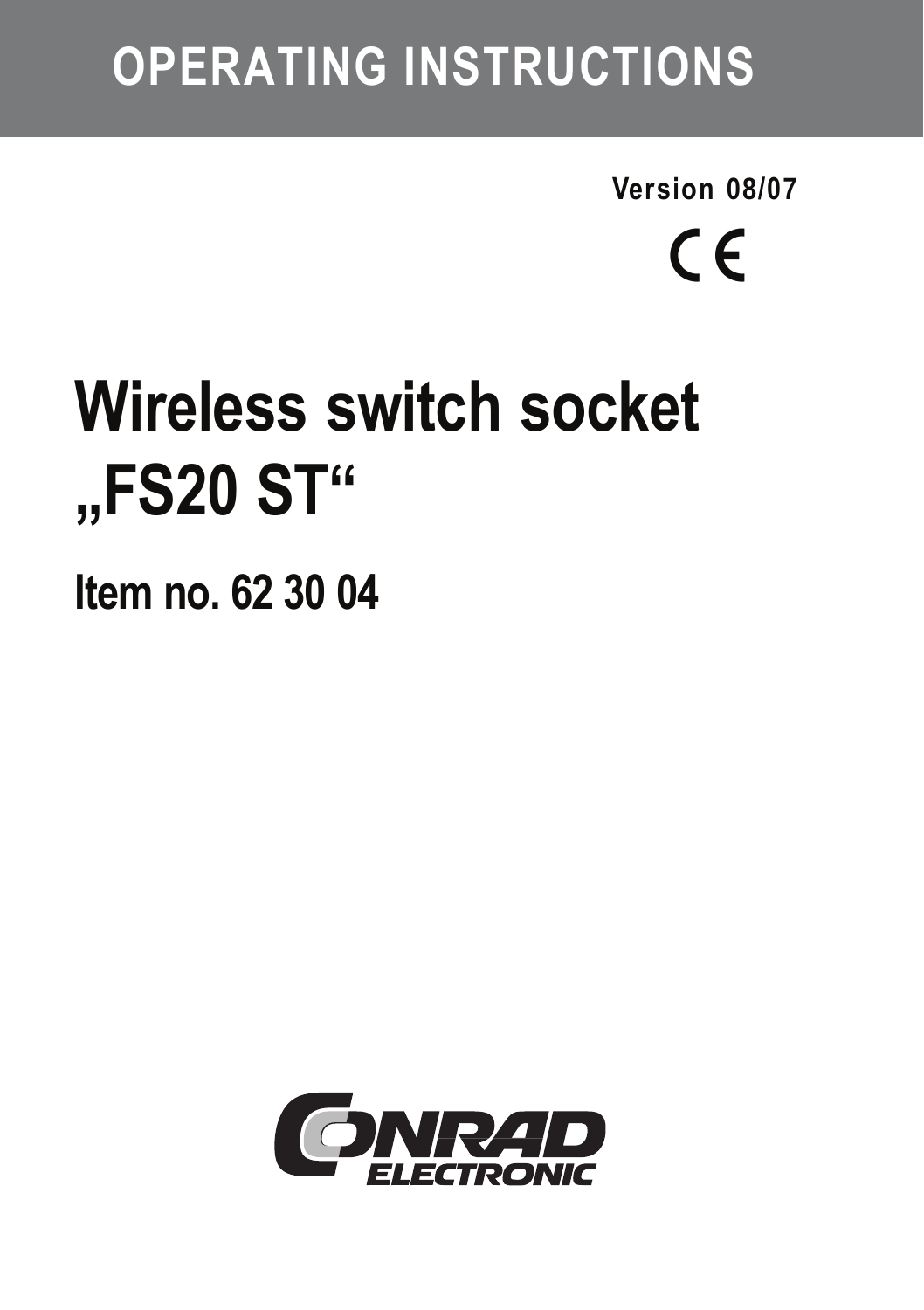Dear customer,

Thank you for purchasing this product.

**This product meets the requirements of both current national and European guidelines.**

Please read the user manual completely and observe the safety and operation instructions before using the product!



 This user manual belongs to this product. It contains important information specific to its operation and handling. Please bear this in mind when passing on the product to a third party.

 $^{\circledR}$ 

Therefore keep this user manual for future reference!

**All company and product names contained herein are trademarks of their respective owners. All rights reserved.**

**For more inquiries, contact or consult our technical service:**

**Germany:** Tel. no.: +49 9604 / 40 88 80  $+49.9604/40.8848$ e-mail: tkb@conrad.de Mon. to Thur. 8.00am to 4.30pm Fri. 8.00am to 2.00pm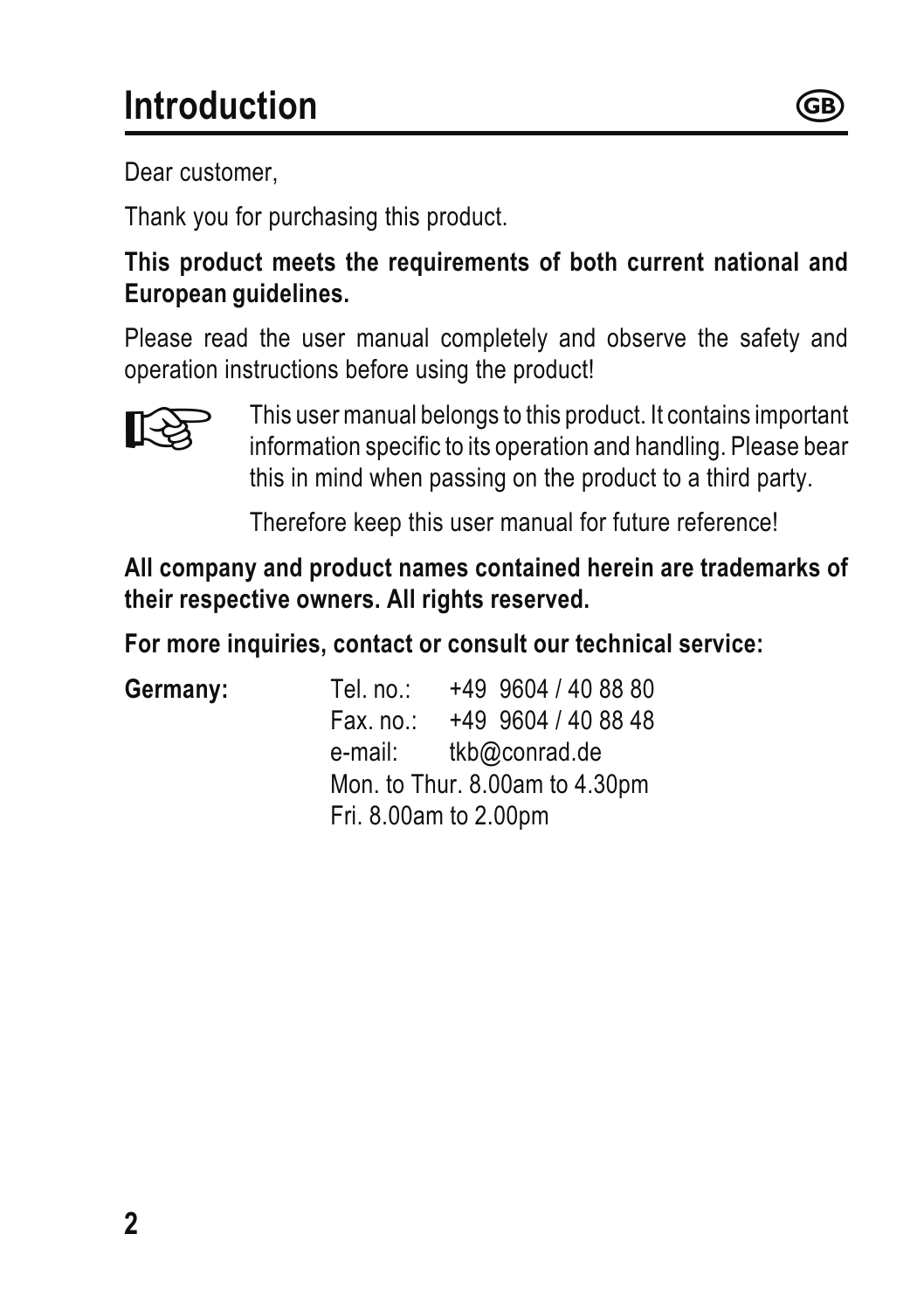#### Page

| $\mathbf{1}$ |                                                  |  |  |
|--------------|--------------------------------------------------|--|--|
| $\mathbf{2}$ |                                                  |  |  |
| 3.           |                                                  |  |  |
| 4.           |                                                  |  |  |
| 5.           |                                                  |  |  |
| 6.           |                                                  |  |  |
| 7.           |                                                  |  |  |
|              |                                                  |  |  |
|              |                                                  |  |  |
|              | c)                                               |  |  |
| 8.           |                                                  |  |  |
|              |                                                  |  |  |
|              |                                                  |  |  |
|              |                                                  |  |  |
|              |                                                  |  |  |
|              |                                                  |  |  |
|              | Temporary switching to permanent service  12     |  |  |
| 9.           | Integrating the wireless switch socket into the  |  |  |
|              |                                                  |  |  |
|              | a) Assigning further addresses/address types  13 |  |  |
|              |                                                  |  |  |
|              |                                                  |  |  |
|              |                                                  |  |  |
|              |                                                  |  |  |
|              |                                                  |  |  |
|              |                                                  |  |  |
|              |                                                  |  |  |
|              |                                                  |  |  |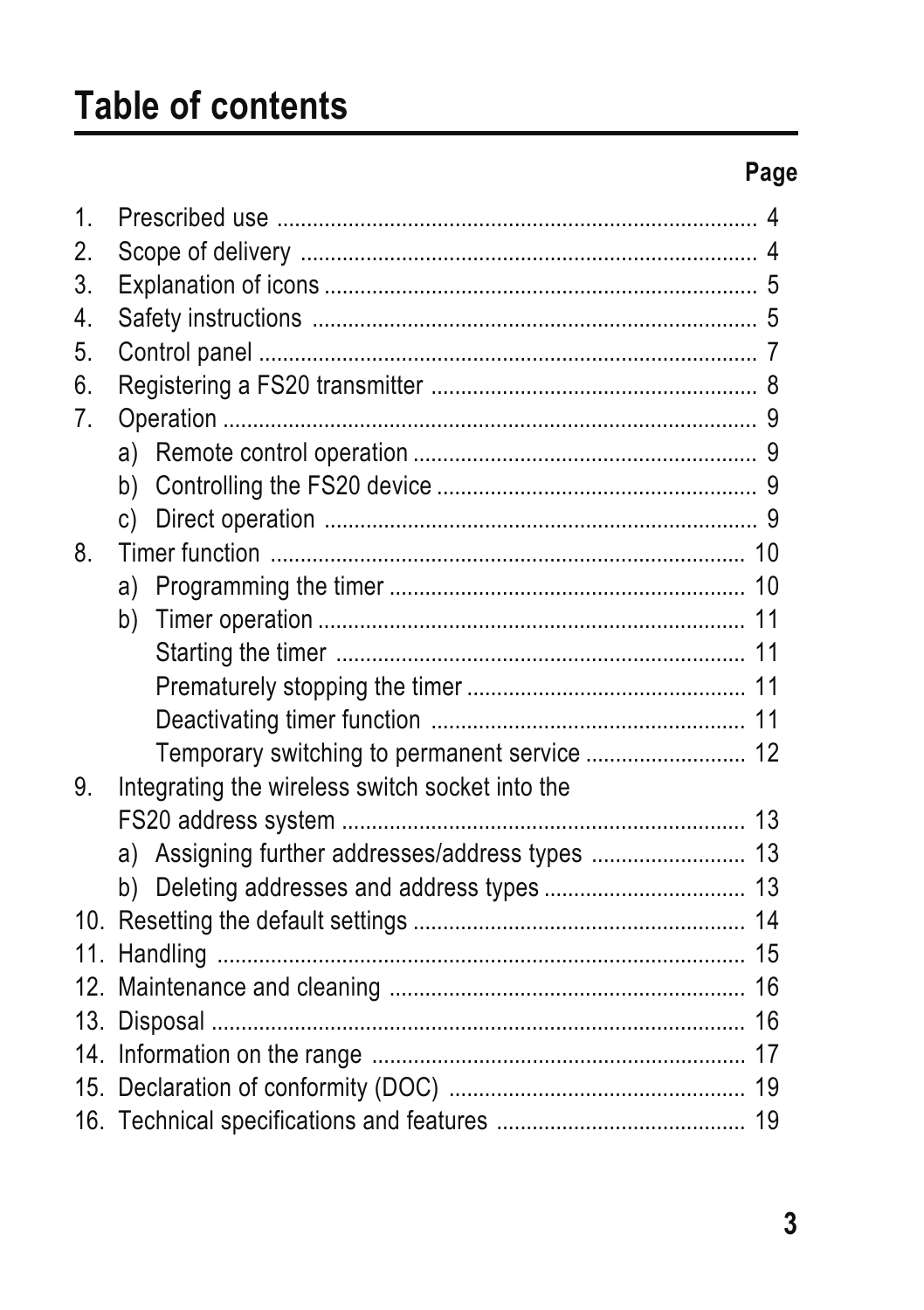### **1. Prescribed use**

The wireless switch socket 'FS20 ST' functions exclusively in conjunction with the FS20 wireless control system.

The wireless control system can switch a device that is connected to the wireless switch socket on or off or dim the device without the use of cables (refer to technical specifications and features).

Another feature is the integrated programmable timer function.

No part of the product may be modified or adapted and the casing must not be opened.

The safety instructions and installation notes in this user manual must be observed without fail.



Any use other than the one described above may damage the product and can also possibly create additional dangers, for example, short-circuit, fire, electrical shock, etc.

Read these operating instructions thoroughly and carefully, as they contain a great deal of important information for the operation and handling.

### **2. Scope of delivery**

- Wireless switch socket 'FS20 ST'
- User manual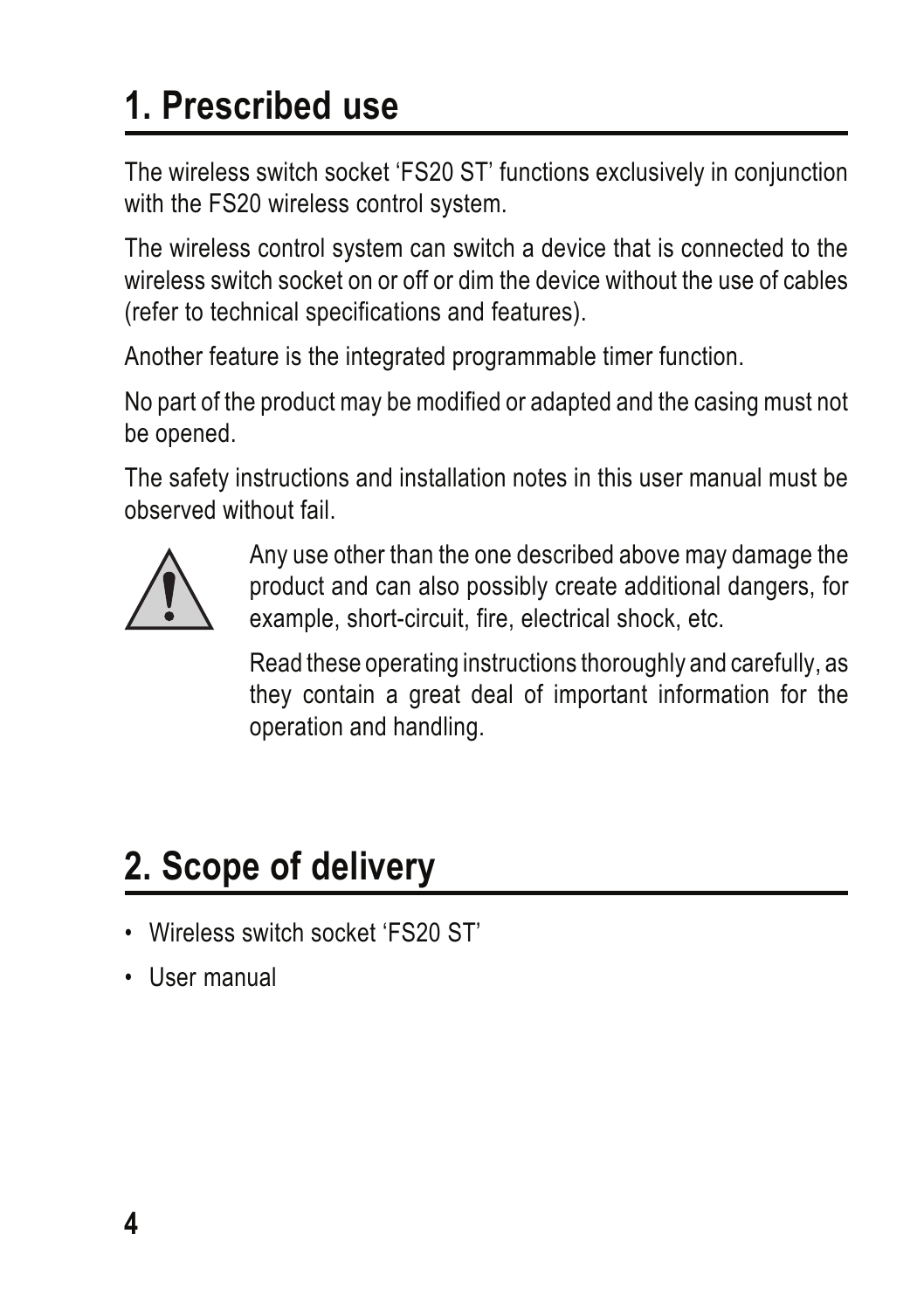### **3. Explanation of icons**



The icon with a lightning flash in a triangle is used to alert you to potential personal injury hazards such as electric shock.



The icon with an exclamation mark in a triangle points to important instructions in this user manual that must be observed.



 The 'hand' symbol indicates special tips and information on operation.

### **4. Safety instructions**



**The product's guarantee becomes invalid if the product is damaged as a result of failure to observe these operating instructions. We do not assume any liability for any resulting damages!**

**Nor do we assume liability for damage to property or personal injury caused by improper use or failure to observe the safety instructions. In such cases the product's guarantee becomes invalid!**

- For safety and licensing (CE) reasons any unauthorised alterations to and/or modification of the product are not permitted.
- Do not use this product in hospitals or medical institutions. Although the product emits only relatively weak radio signals, these may cause lifesupport systems to malfunction. This may also be the case in other areas.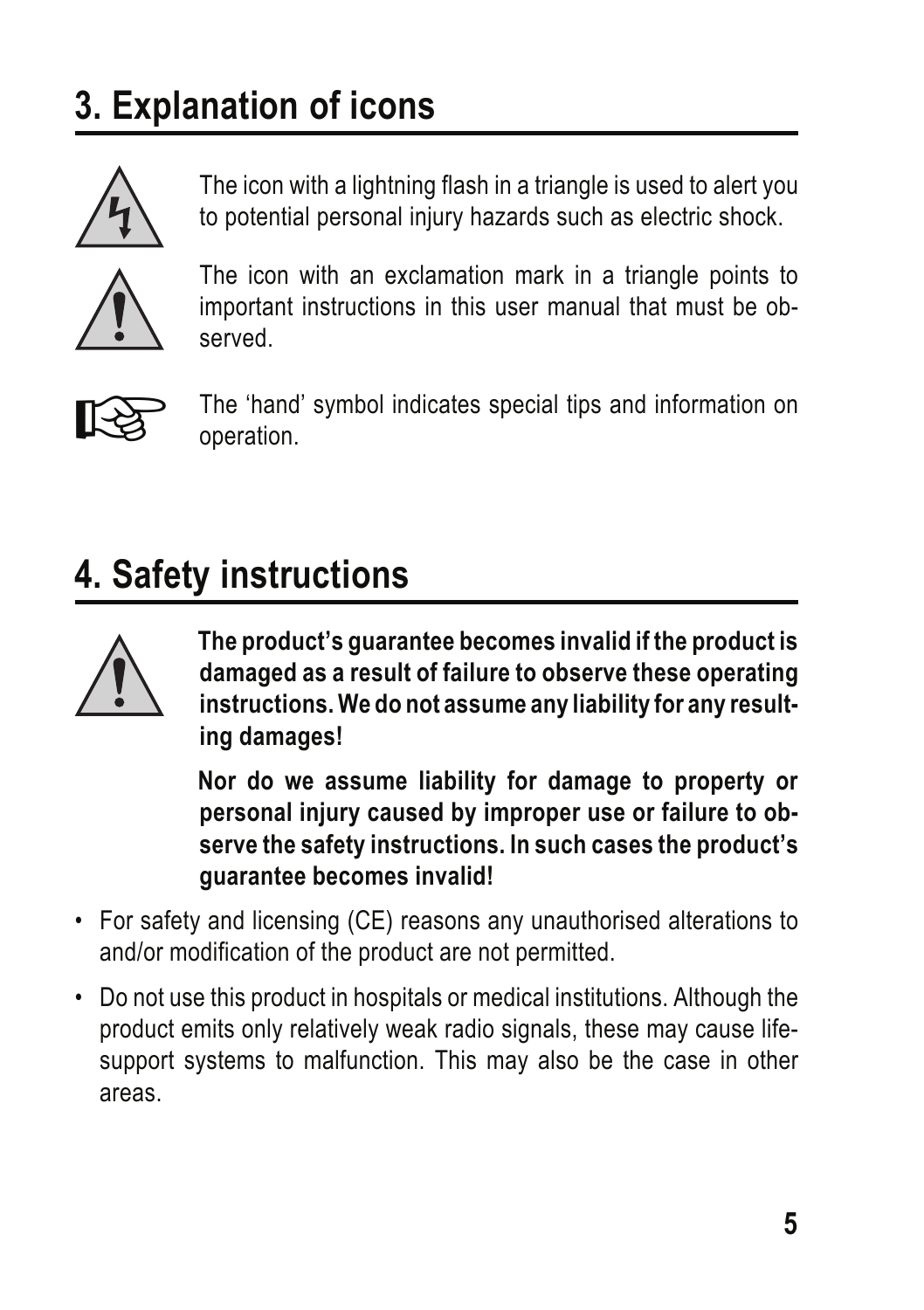- The product is designed in accordance with protection class I. The only voltage source that may be used is that of the correct power socket-outlet (230V~/50Hz) with the protective earth conductor of the public power supply system.
- The product is not a toy and should be kept out of the reach of children. Therefore take particular care when children are around!
- Make sure the product does not become damp or wet; it is only suitable for use in dry indoor locations (not bathrooms or similar). Otherwise there is the risk of a life-threatening electric shock!
- Protect the product against heat, cold, and direct sunlight while in storage or operation.
- Never dismantle the product! There is danger of a fatal electric shock!
- Do not leave packaging material lying around. This may become a dangerous plaything in the hands of children.
- The accident-prevention regulations, established by the Employer's Liability Insurance Association for electrical equipment and facilities, must be adhered to in commercial facilities.
- Consult a skilled technician if you have doubts about the mode of operation, safety or connection of the device.
- Handle the product with care; knocks, blows or even a fall from a low height can damage it.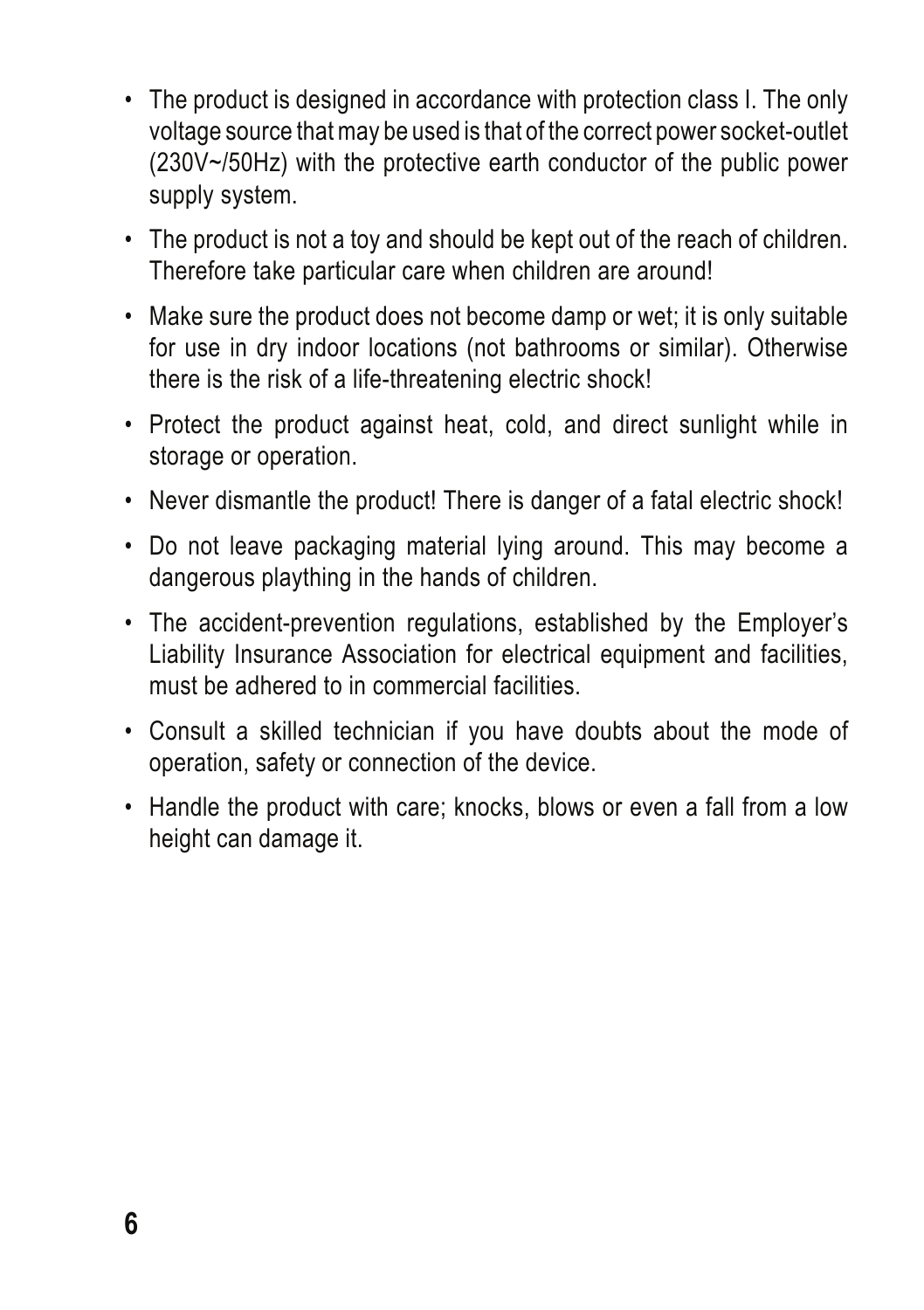

On the back side there is a shock-proof plug that must be plugged into a socket of the public power supply system (230V~/50Hz).

#### **Quick function test**

- Plug the 'FS20 ST' into a power socket with an earth connector (operating voltage 230V~/50Hz).
- For example, using a lamp as a load, plug it into the socket on the front side of the wireless switch socket.
- Briefly press the control button on the wireless switch socket.



It should be possible to switch the load (for example, the lamp)<br>on and off by briefly pressing the button (1. 'on', 2. 'off', 3. 'on',<br>other etc.).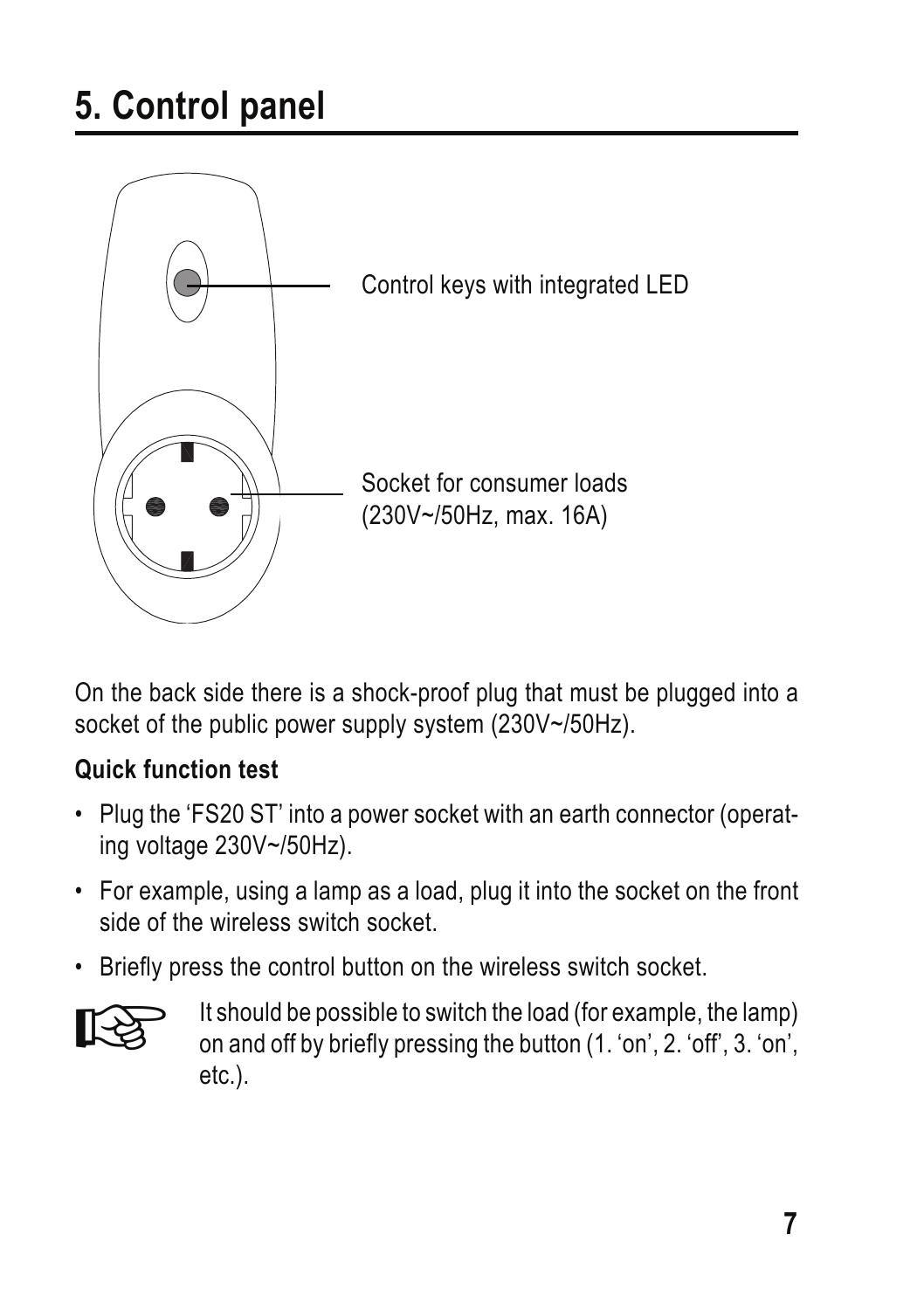### **6. Registering a FS20 transmitter**

To register the wireless switch socket 'FS20 ST' with a FS20 transmitter (for example, a remote control from the FS20 wireless control system or other devices, such as the load monitor 'FS20 FMS'), proceed as follows:

• Press and hold the control button on the 'FS20 ST' for at least 15 seconds. The control indicator/LED on the wireless switch socket starts to blink and the device is now in programming mode.



- Alternatively, the wireless switch socket can also be plugged into the socket with the control button already pressed. This way the device switches immediately to programming mode (control indicator/LED blinks).
- **Briefly** press a button of the desired key combination on your remote control or corresponding control button of a FS20 device (for example, load monitor 'FS20 FMS').

When the wireless switch socket receives the code the control indicator/ LED stops blinking.

The wireless switch socket is now programmed to this remote control or the corresponding FS20 device.

• If required, the programming can be replaced at any time by another button on the remote control, or by another remote control channel. To do this, proceed again as described above.



 Additional functions (for example, timer programming) are described later in this user manual.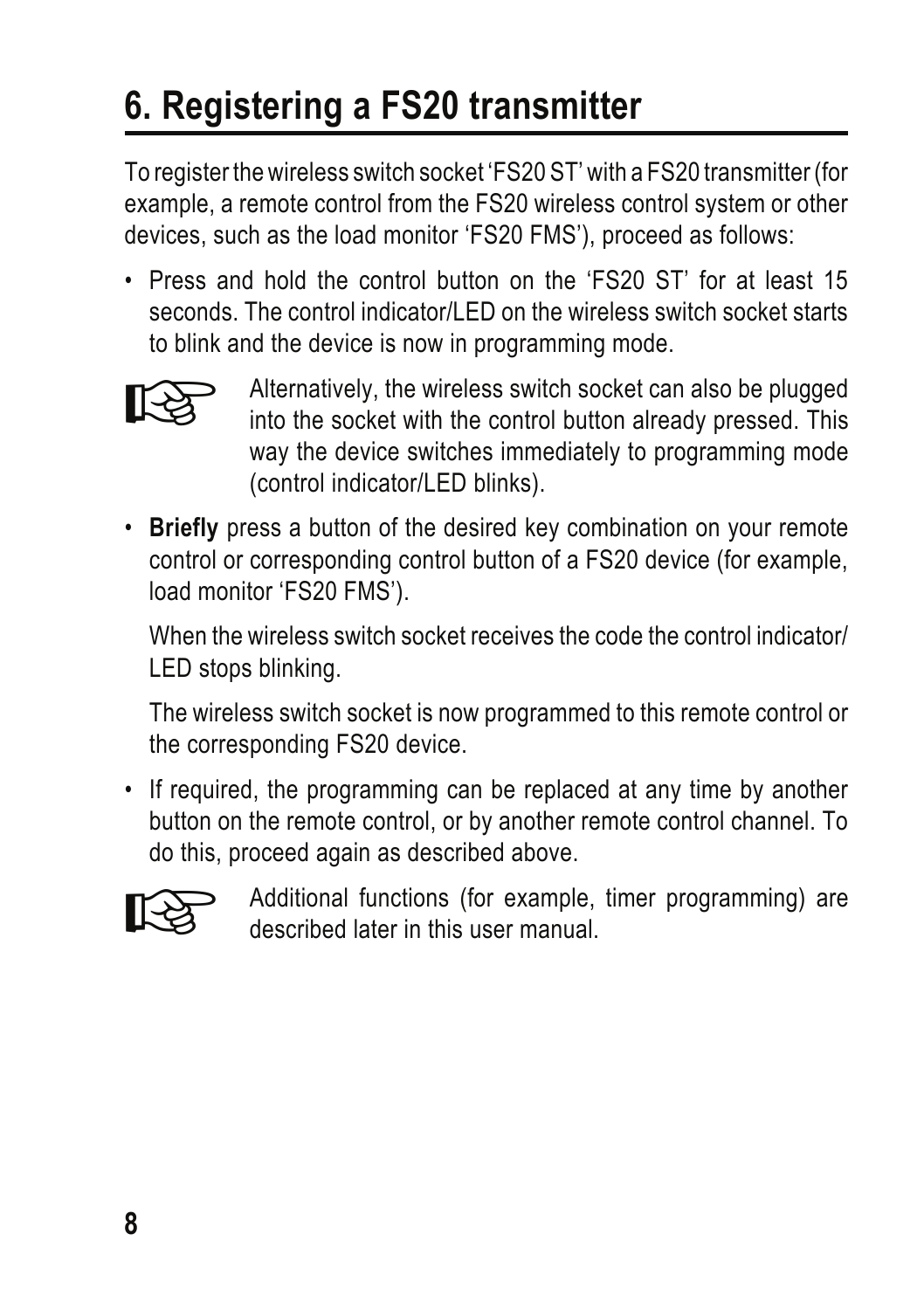### **7. Operation**

#### **a) Remote control operation**

**Switching on:** Briefly press the right button of the programmed button combination

**Switching off:** Briefly press the left button of the programmed button combination

#### **b) Controlling the FS20 device**

The procedure varies, depending upon the FS20 device. Please refer to the user manual of the specific FS20 device.

For example, the load monitor 'FS20 FMS':

**Switching on:** Briefly press the control key on the 'FS20 FMS'

**Switching off:** Briefly press the control key on the 'FS20 FMS'

#### **c) Direct operation**

**Switching on:** Briefly press the control key on the wireless switch socket

**Switching off:** Briefly press the control key on the wireless switch socket



 The switch alternates every time the control key is pressed ('toggle' function).

When the wireless switch socket is switched on, pressing the button will switch it off (and vice versa).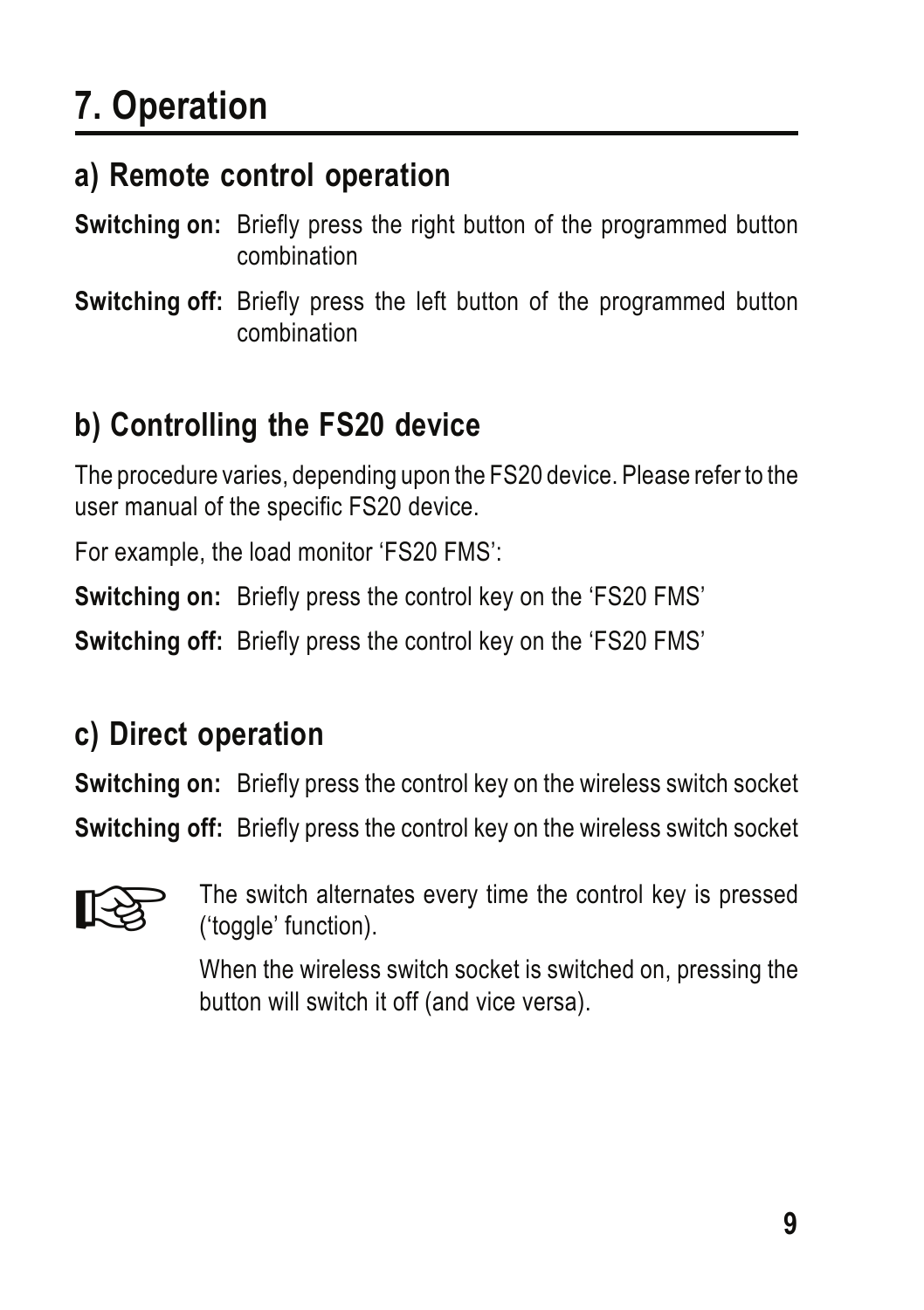### **8. Timer function**

The wireless switch socket can also be used as a timer.



As soon as a switching time has been programmed, the 'FS20<br>ST' remains switched on for the programmed length of time<br>of the cash power on command. After this time has expired if after each power-on command. After this time has expired, it automatically switches off.

The timer is programmable for an on-time of between 1 second and 270 minutes (4 hours 30 min).



In order to program the timers you require a remote control<br>from the FS20 wireless control system. Please refer to the<br>corresponding user manual corresponding user manual.

> **It is possible to program the timer for the load monitor 'FS20 MS' with its command menu; the following section does not apply to the 'FS20 FMS'.**

### **a) Programming the timer**

- **Simultaneously** press and hold both buttons of the respective button combination on your FS20 remote control for one to five seconds (1 to 5 sec).
- The control indicator/LED on the wireless switch socket blinks. The time measurement for the desired on-time begins.
- After the desired amount of time has expired press both buttons on the remote control again **simultaneously** for one to five seconds (1 to 5 sec).

The on-time is now programmed.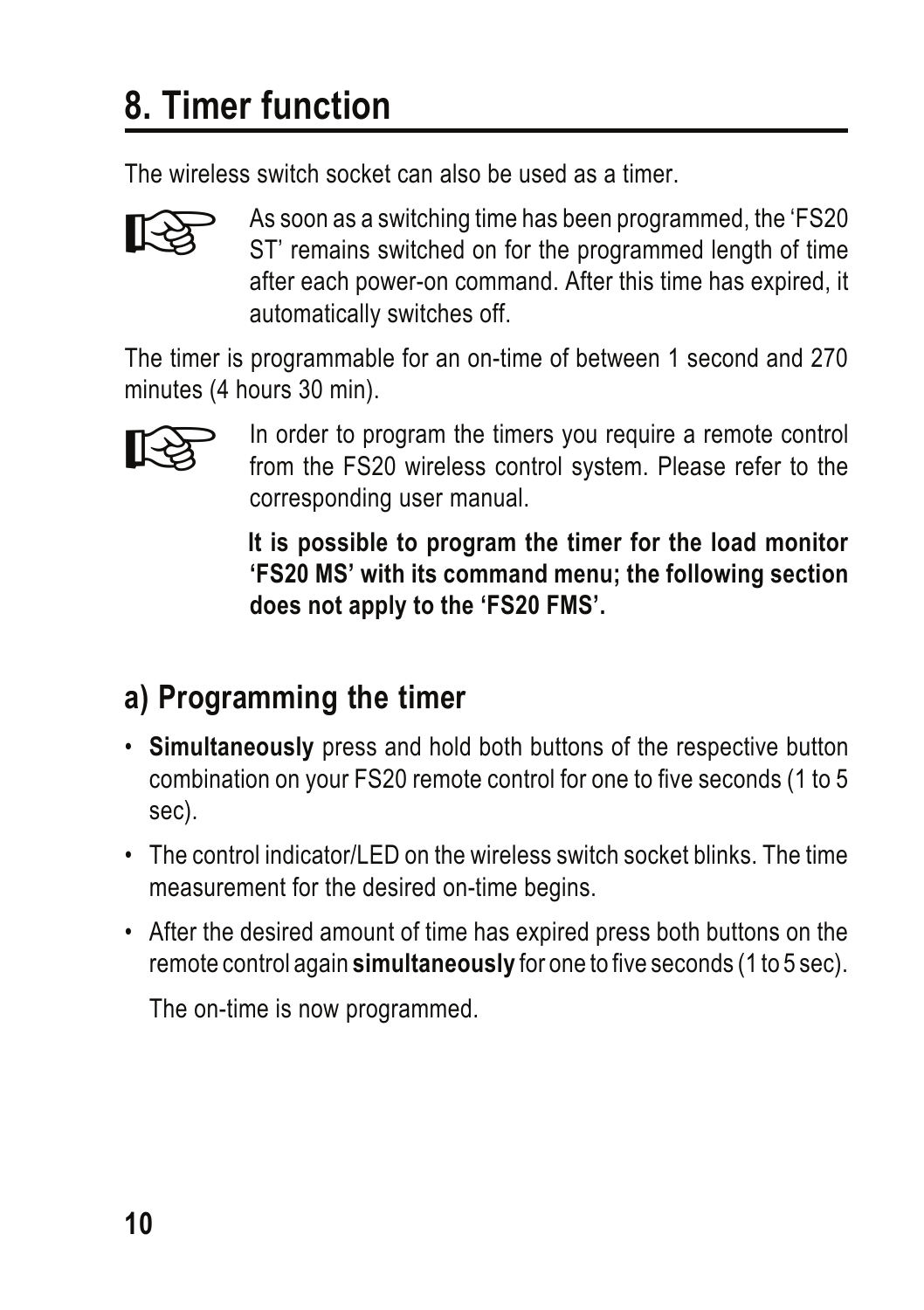

**Please note:**<br>
If the time measurement is not ended manually, the timer programming mode will automatically be ended after 270 minutes (4 hours 30min).

> The timer is then programmed for a on-time of 270 minutes (4 hours 30min).

#### **b) Timer operation**

#### $\blacktriangleright$  **Starting the timer**

There are two different ways of doing this:

• Briefly press (for fewer than 0.4 seconds) the control button on the wireless switch socket.

#### **or:**

• Briefly press (for fewer than 0.4 seconds) the **right** button of the assigned button combination on your remote control.

 $\blacktriangleright$  Prematurely stopping the timer

Naturally, the wireless switch socket and connected consumer loads are able to be switched-off manually at any time. There are two different ways of doing this:

• Briefly press the control button on the wireless switch socket.

**or:**

• Briefly press (for fewer than 0.4 seconds) the **left** button of the assigned button combination on the remote control.

#### X **Deactivating timer function**

• Press and hold the respective button combination on the remote control of your wireless switch socket **simultaneously** for one to five seconds (1 to 5 sec).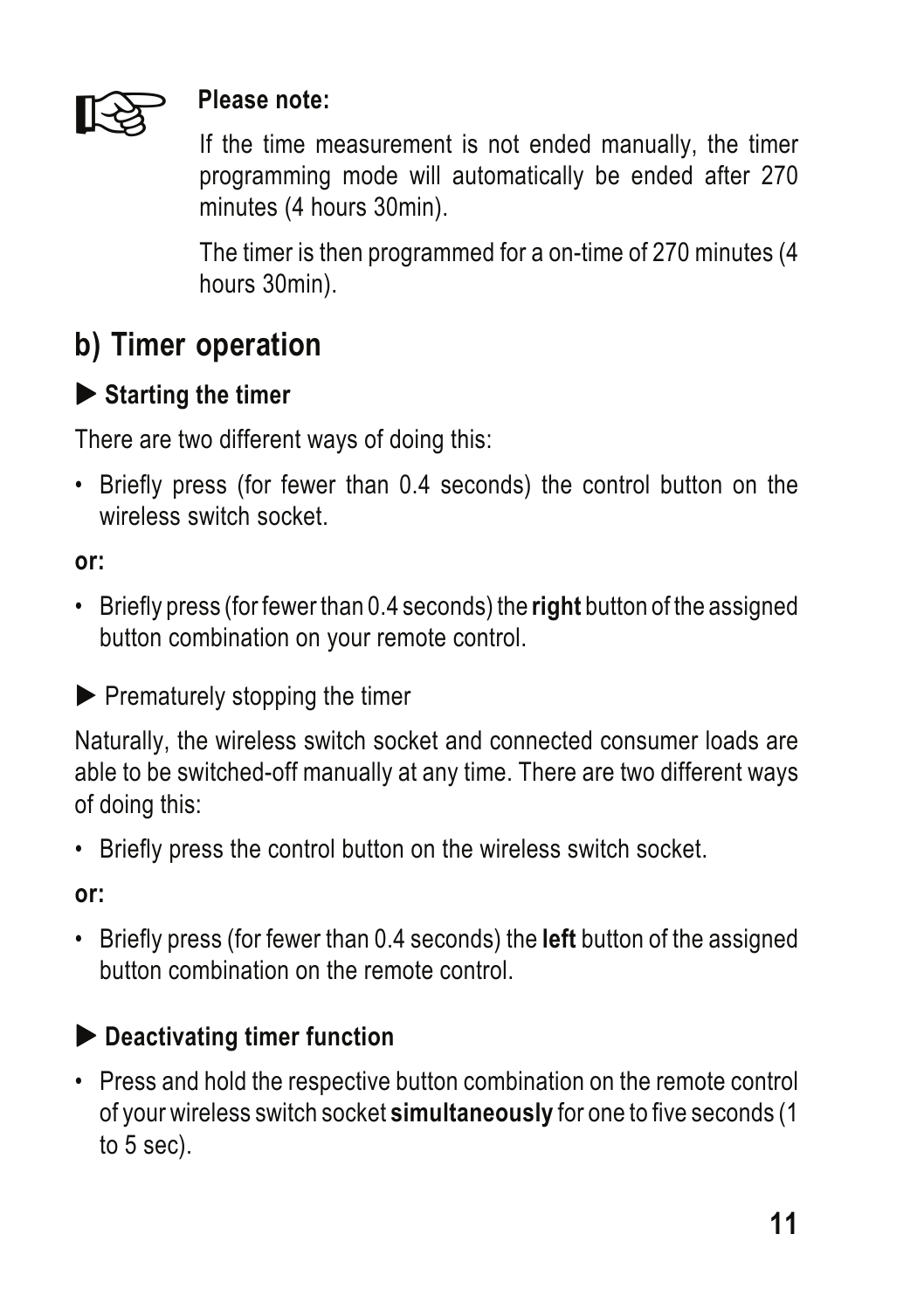- The control indicator/LED on the wireless switch socket blinks.
- Now briefly press the control button on the wireless switch socket. The timer programming mode is ended and the timer function is removed. You can now use the wireless switch socket again in its normal manual operation mode.

#### $\blacktriangleright$  Temporary switching to permanent service

To override an automatic switch-off by the timer function for the current timer setting (for example a lamp should not be switched off after the timer setting expires), proceed as follows:

• Press the **right** button of the assigned button combination on your remote control for longer than 0.4 seconds.

**or:**

• Alternatively, press the control button connected to the wireless switch socket for longer than 0.4 seconds, provided that the wireless switch is switched off. Afterwards, the wireless switch socket remains permanently switched on.

The timer function is available again after the next manual switch-off; the wireless switch socket switches off as usual after the timer setting has expired.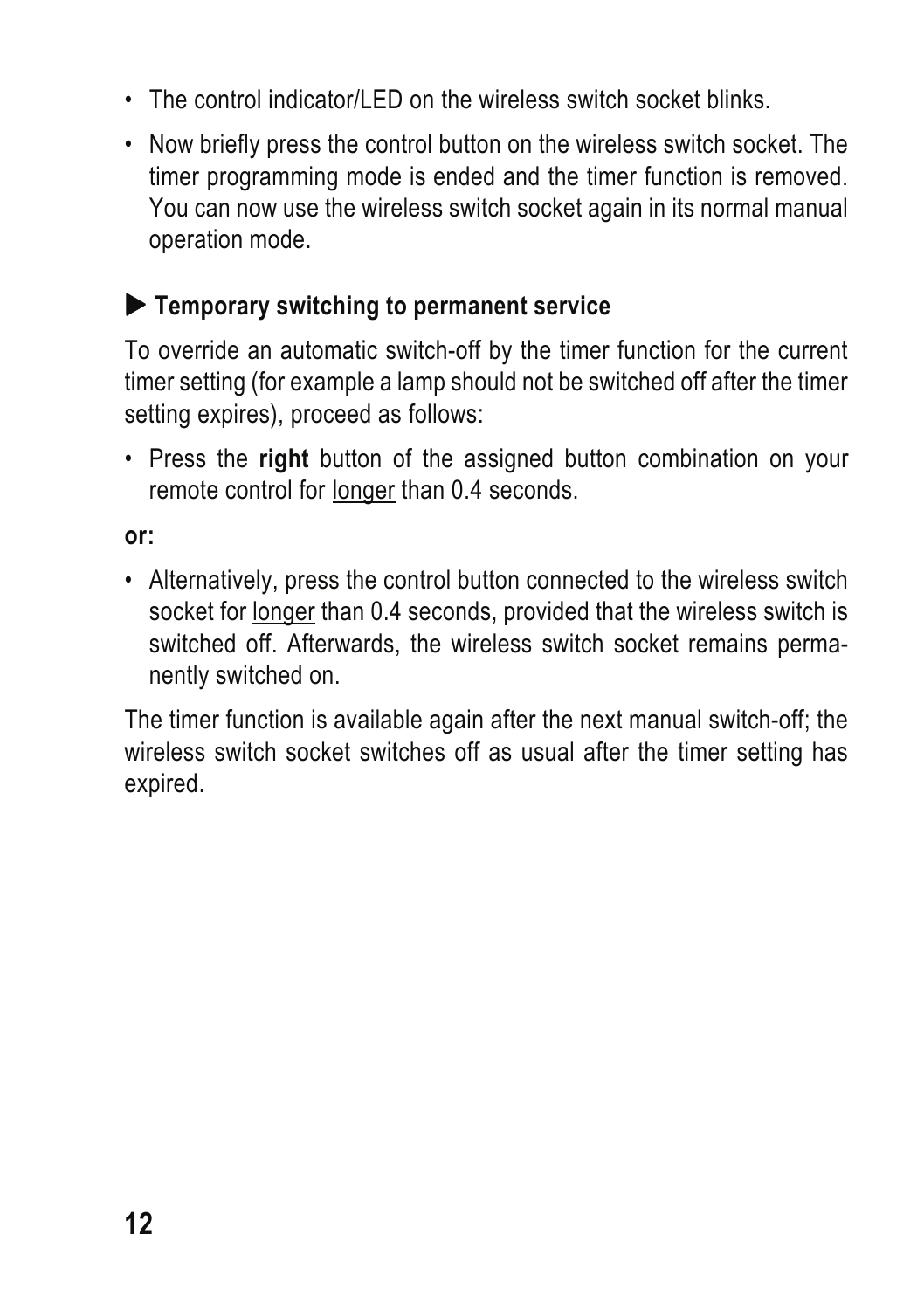### **9. Integrating the wireless switch socket into the FS20 address system**

The 'FS20 ST' wireless switch socket can be integrated into the address system of the FS20 wireless control system via the latter's addressing scheme using single addresses, function groups, local and global masters. More detailed information on exactly how this address system is structured is provided in the user manual of each transmitter belonging to the FS20 wireless control system.

#### **a) Assigning further addresses/address types**

The wireless switch socket can assign up to four address types within the address system of the FS20 wireless control system.



 This makes it possible, for example, to operate the wireless switch socket remotely from several transmitters with the same or different address types.

You can find more detailed information on the address system in the user manual of each remote control belonging to the FS20 wireless control system.

To assign several address types to the wireless switch socket, repeat the programming steps described in section 6.



 You can create a list of up to four addresses or address types in the switch socket's memory.

#### **b) Deleting addresses or address types**

To delete a reception channel from the saved list, proceed as follows:

• Place the 'FS20 ST' in programming mode as described in section 6 (press and hold the control button on the 'FS20 ST' for at least 15 seconds, until the control indicator/LED begins to blink).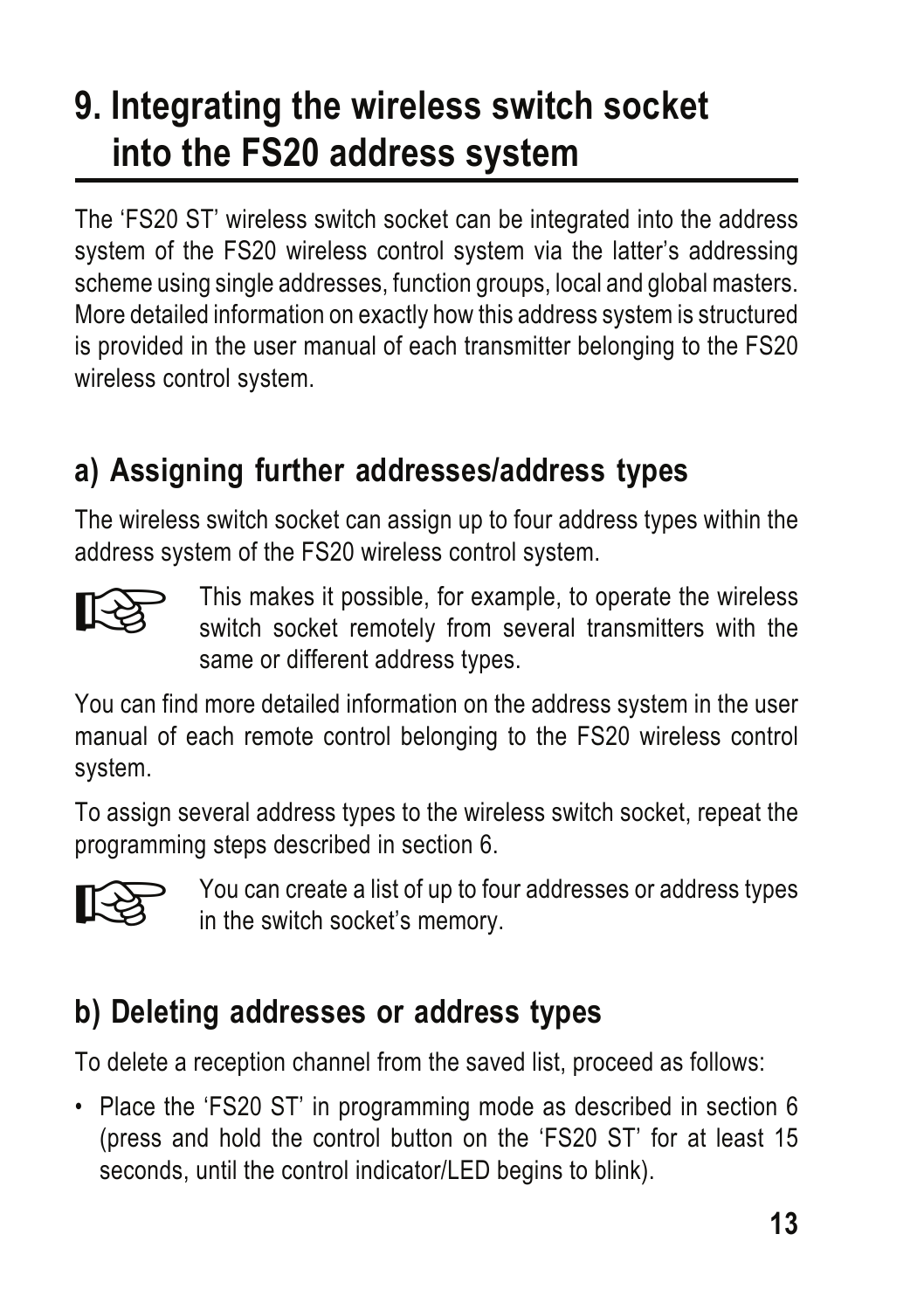- Now press and hold (for at least 0.4 seconds) your remote control button that has been assigned to the reception channel that you wish to delete.
- Afterwards the programming mode is automatically ended and the corresponding channel is deleted from the address list of the wireless switch socket.

### **10. Resetting the default settings**

If necessary, you can delete in one step all programs and settings that were previously saved in the wireless switch socket, thus setting the switch socket back to its delivery state with all default settings. To do so, proceed as follows:

- Press and hold the control button on the wireless switch socket for at least 15 seconds.
- The control indicator/LED on the wireless switch socket starts to blink and the device is now in programming mode. Then release the button.
- Briefly press the control button again.



 All assigned addresses and the timer mode with its programmed timer setting are now deleted or deactivated.

• The control indicator/LED goes out and the programming mode is ended.



 The wireless switch socket no longer responds to any remote command and must be programmed again!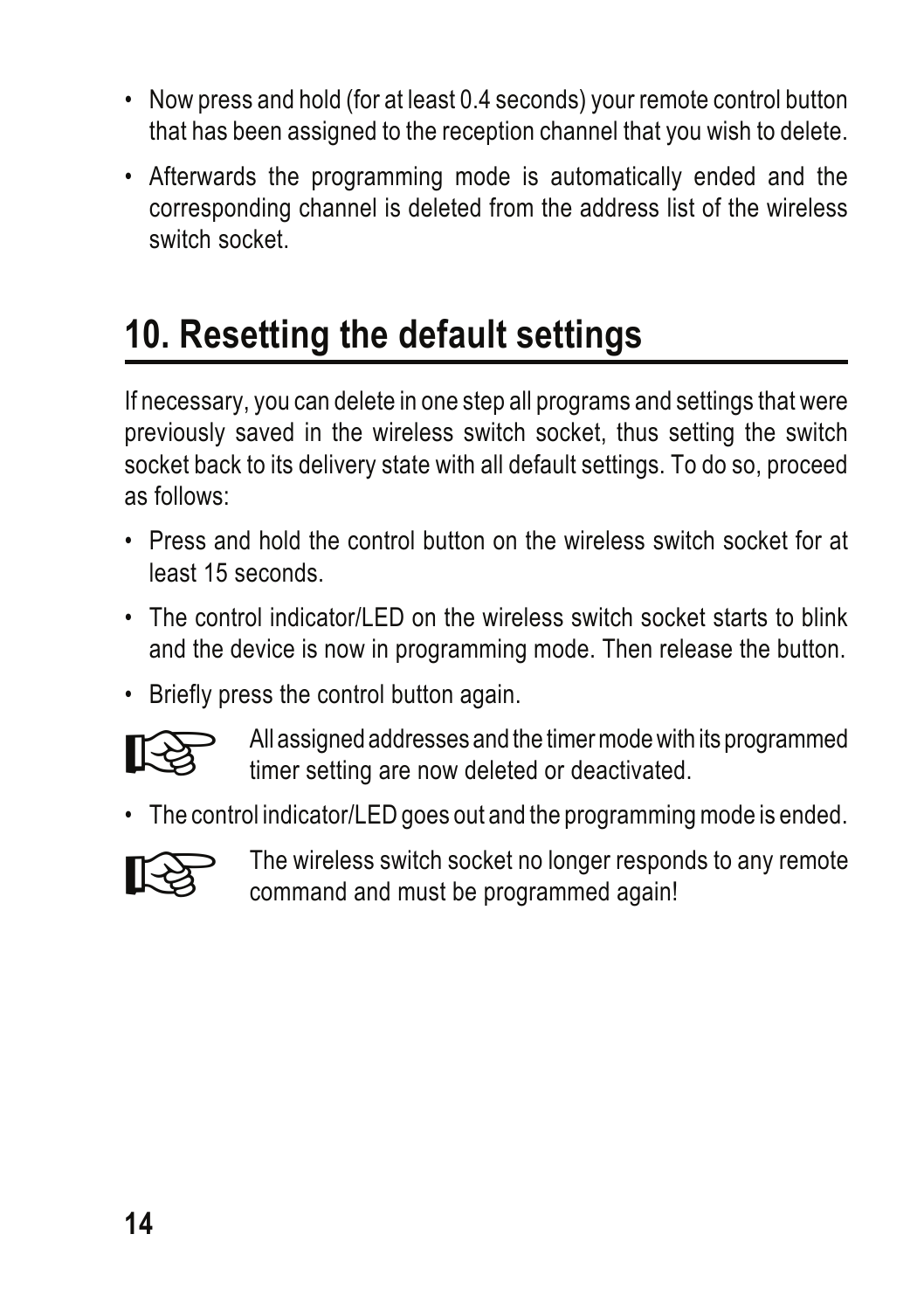### **11. Handling**

The product should only be used in dry indoor areas.

The following unfavourable conditions at the installation site, during operation or transport are to be avoided:

- Moisture or excessive air humidity
- Extreme cold or heat
- Direct sunlight
- Dust or flammable gases, vapours or solvents
- Strong vibrations
- Strong magnetic fields such as those found near machines or loudspeakers

Never use the product immediately after it has been brought from a cold room into a warm one. The condensation water generated could destroy the product.

#### **Wait until the product has reached room temperature. This can take several hours.**

Do not handle the product with damp or wet hands! This is true for all electrical devices!

The device must not be opened or taken apart.

There are no serviceable parts inside the product. The licence (CE) and the guarantee/warrantee becomes invalid if you open/take apart the device.

Make sure that the insulation of the entire product is neither damaged nor destroyed. Always check the product for damage before using it!



**If you detect any damage, do NOT connect the product to the supply voltage! Life-threatening danger!**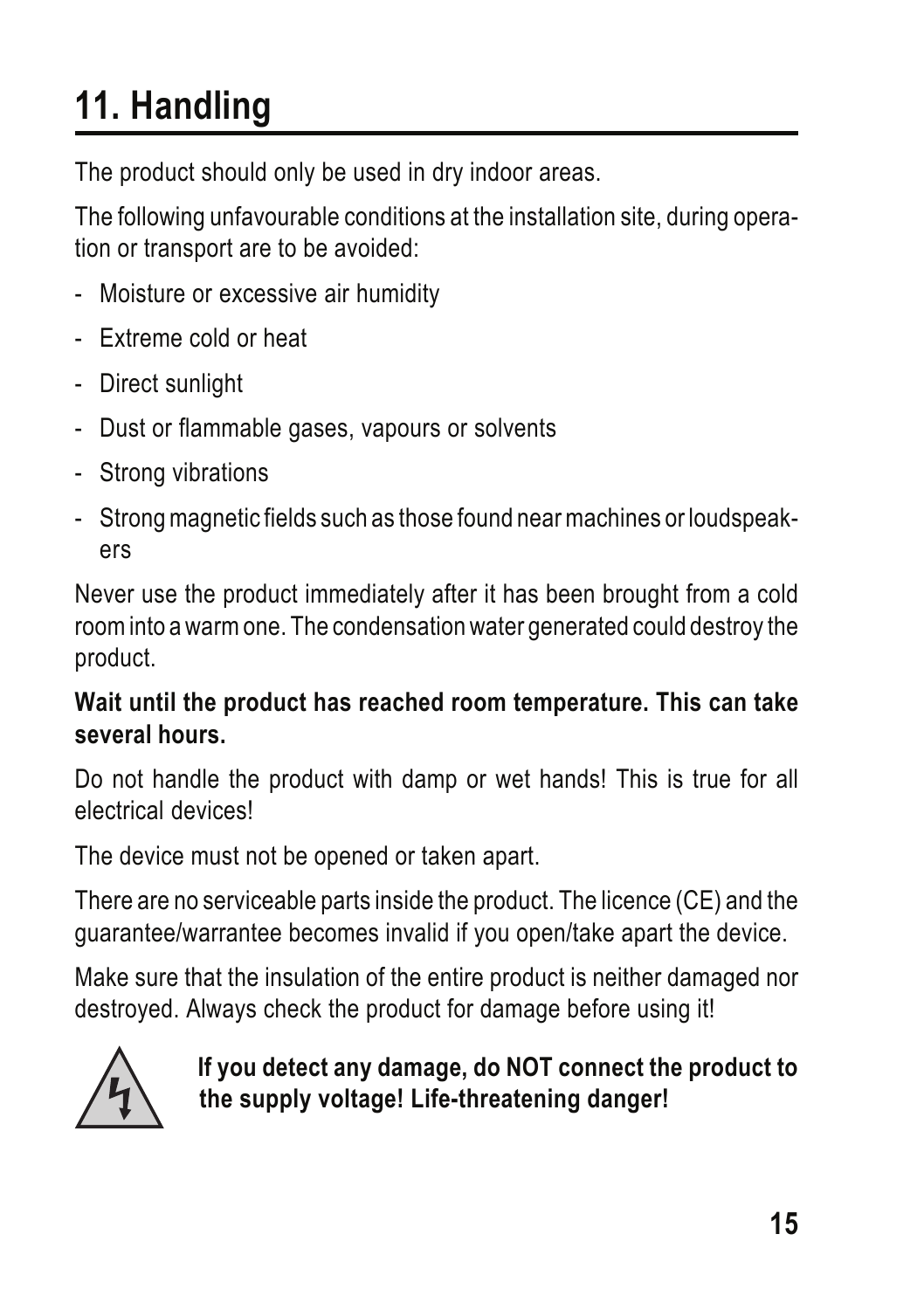This product is not a toy and should be kept out of the reach of children. Even a fall from a low height can damage the product.

### **12. Maintenance and cleaning**

This product does not require maintenance. Repairs or maintenance work may only be carried out by a skilled technician!



Before cleaning, unplug the 'FS20 ST' from the power supply and remove any cables or devices that are currently attached to the 'FS20 ST'.

Then clean the 'FS20 ST' using a soft, clean, dry and lint-free cloth.

To remove heavier dirt, use a cloth which is slightly moistened with lukewarm water. Never use solvent-based cleaning agents, as these may damage the surface of the plastic casing and its inscription.



Afterwards allow the 'FS20 ST' to dry completely before plugging it back into the power supply socket.

### **13. Disposal**



When the product is no longer usable, dispose of it in accord- ance with the applicable statutory regulations.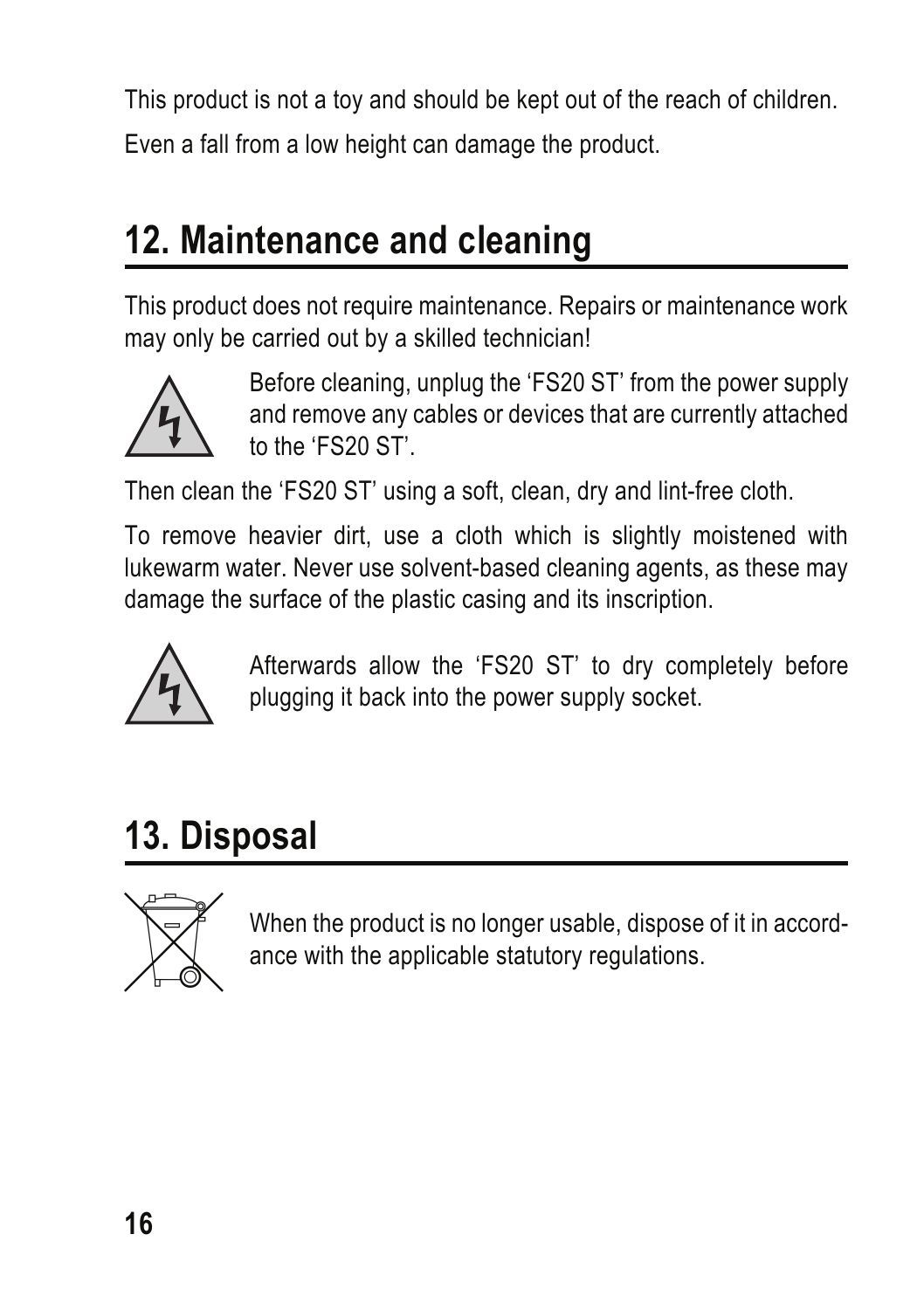### **14. Information on the range**

• The FS20 wireless control system, including the 'FS20 ST', works in the 868MHz range. This range is also used by other devices and radio services.

Therefore devices that operate on the same or neighbouring frequency may restrict both the operation of the 'FS20 ST' and its range.

• The specified range of up to 100m is the so-called free-field range.



This describes the range when there is direct visual contact between the transmitter and the receiver.

In practice, however, walls, ceilings, etc. between the transmitter and the receiver may affect and reduce the range.

#### **Other causes of reduced ranges:**

- All types of high-frequency interference
- Any buildings or vegetation
- Conductive metal parts that are located near the devices or within or near their transmission path, for example, radiators, metallised insulation glass windows, reinforced concrete ceilings, etc.
- Influence on the radiation pattern of antennas due to the distance from the transmitter or receiver to conductive surfaces or objects (also to human bodies or the ground)
- Broadband interference in urban areas that reduces the signal-to-noise ratio: the signal is no longer recognised due to this 'noise'
- Interference radiation resulting from insufficiently shielded electronic devices, for example, operating computers or similar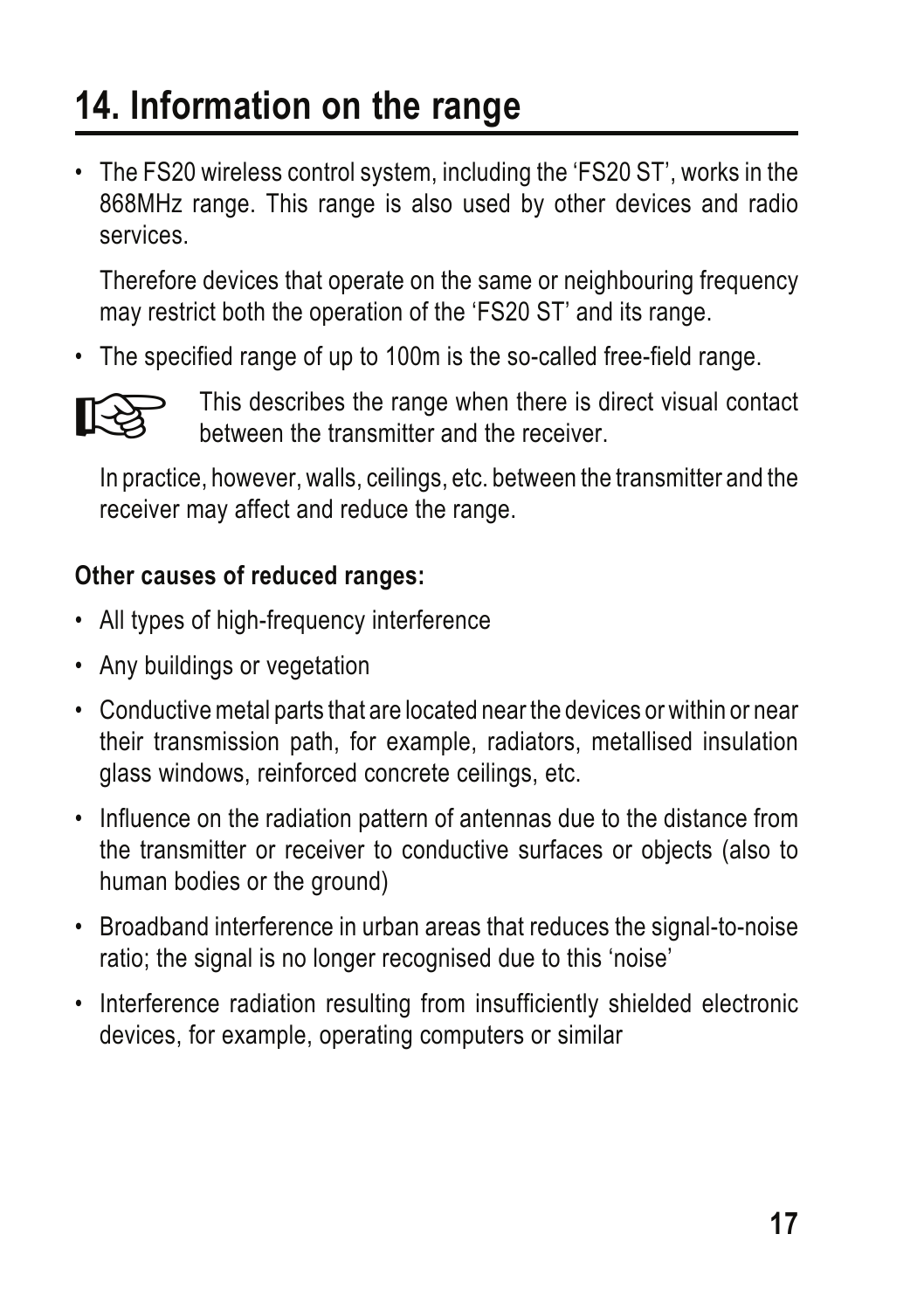

#### **Please note:**

Do not place several wireless receivers (for example switch sockets) directly next to each other, because they can negatively affect each other (range may be reduced!).

Keep them separated by a distance of at least 20cm.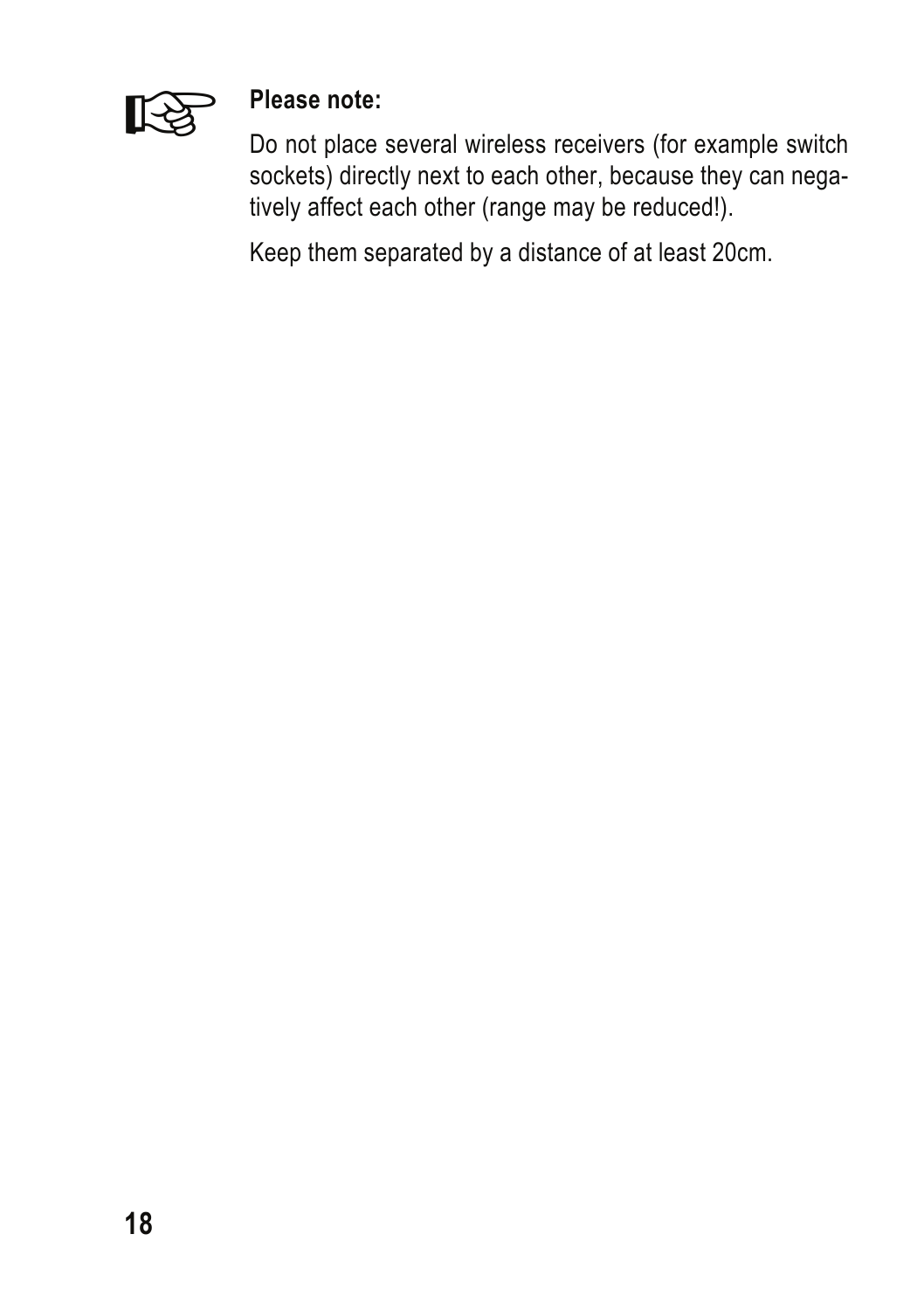### **15. Declaration of conformity (DOC)**

We, Conrad Electronic, Klaus-Conrad-Straße 1, D-92240 Hirschau (Germany), hereby declare that this product complies with the fundamental requirements and other relevant regulations of directive 1999/5/EG.



You can find the declaration of conformity for this product at www.conrad.com.

### **16. Technical specifications and features**

| Breaking capacity:  3680W (230V~/16A)                                                   |                                                                  |  |  |
|-----------------------------------------------------------------------------------------|------------------------------------------------------------------|--|--|
|                                                                                         | Programmable timer settings:  1 second to 270min (4 hours 30min) |  |  |
|                                                                                         |                                                                  |  |  |
|                                                                                         |                                                                  |  |  |
|                                                                                         |                                                                  |  |  |
| Dimensions (W x H x D):  56mm x 134mm x 77mm                                            |                                                                  |  |  |
| Memory conservation also without power supply (for instance, during a<br>power outage). |                                                                  |  |  |